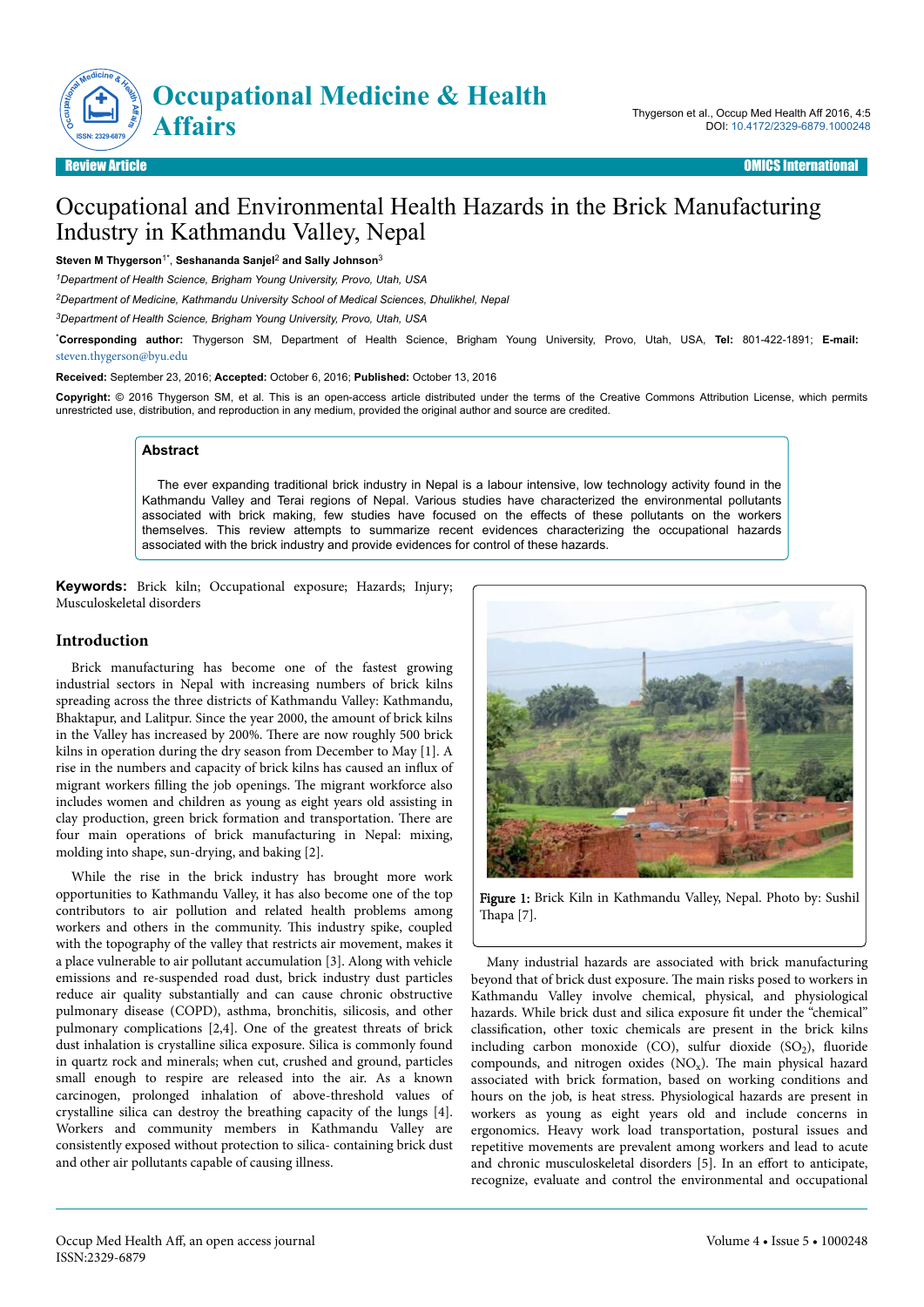hazards, this paper will detail the importance of occupational health and safety (OSH) practices among brick manufacturers in Kathmandu Valley.

Brick manufacturing, a traditional craft in Nepal for centuries, largely influenced the rise in industry. Under the 2693 category entitled, "Manufacture of non-refractory clay and ceramic products," includes brick manufacturing companies that totaled 429 units employing 42,003 persons in the 2006/2007 census. Today, there are over 500 brick kilns in operation, with more unregistered kilns in use under the radar [6] (Figure 1).

Both transitional and stationary kilns are in use. Transitional kilns are generated as local farmers in Kathmandu Valley lease their lands during the dry season to brick manufacturers and soil excavators for profit [3].

# **Brick Kiln Technology**

As Nepal's industrial sector continues to progress, technological advancements within the industry similarly progress. Brought over from India where it was later banned, the Bull Trench Kiln (BTK) was the original brick technology used in Nepal [8].

BTKs are now outdated and inefficient, causing ambient air pollution to increase in the surrounding areas where they are stationed. Currently, there are two main types of BTKs used in Nepal: Moving Chimney Bull Trench Kilns (MBTK) outlined in Figure 2, and Fixed Chimney Bull Trench Kilns (FCBTK).





Other kilns in operation, but in far fewer numbers, include Vertical Shaft Trench Kilns (VSTK) and Hoffman brick technology [8]. VSTKs, as shown in Figure 3, and Hoffman brick kilns are known for using cleaner technology and producing better quality bricks, features that make these kilns favored among those pushing for cleaner air in Kathmandu Valley [3].



Figure 3: Vertical Shaft Trench Kiln (VSTK) Layout. Green bricks are loaded into the top and slowly move down into the firing zone. Unloading occurs at the base. Less heat loss and better heat exchange makes this technology most efficient  $[10]$ .

Rapid industry and technological development spurs novel risks and hazards for employees and others in the community. Нe Society for Environment and Economic Development in Nepal reports on their hazard analysis among brick manufacturers in regards to industry hazards: "It has been observed that due to the lack of legal provisions and enforcements in the country and the adequate awareness, the employees are working in this hazardous situation without using minimum protection in most of the industrial establishments" [5]. Implicating new methods of industrial waste management from solid, liquid and gaseous derivatives produced in the brick kilns of Nepal is necessary to combat the rapidly increasing manufacturers and capacity within the kilns. While the Occupational Safety and Health Administration (OSHA) regulates worker's health and safety conditions in the United States, Nepal's government has yet to establish such measures on workplace hazards. No specific standards have been imposed, leaving a legislative approach to mitigating the hazards, while vitally important, less significant [5].

# **Brick Kiln Hazards**

To better understand how to approach mitigation and control of hazards in the workplace, general identification and assessment of potential risks is necessary. Нe hazards specific to the brick manufacturing industry can be organized into three categories: workplace hazards, community hazards, and environmental hazards.

### **Workplace Hazards**

Poor OSH conditions result in a variable amount of workplace hazards. Many of the processes involved in brick production present hazards that are known to detrimentally affect worker's health. These hazards directly influencing the health and safety of the workers are further classified into chemical hazards, physical hazards, and physiological hazards.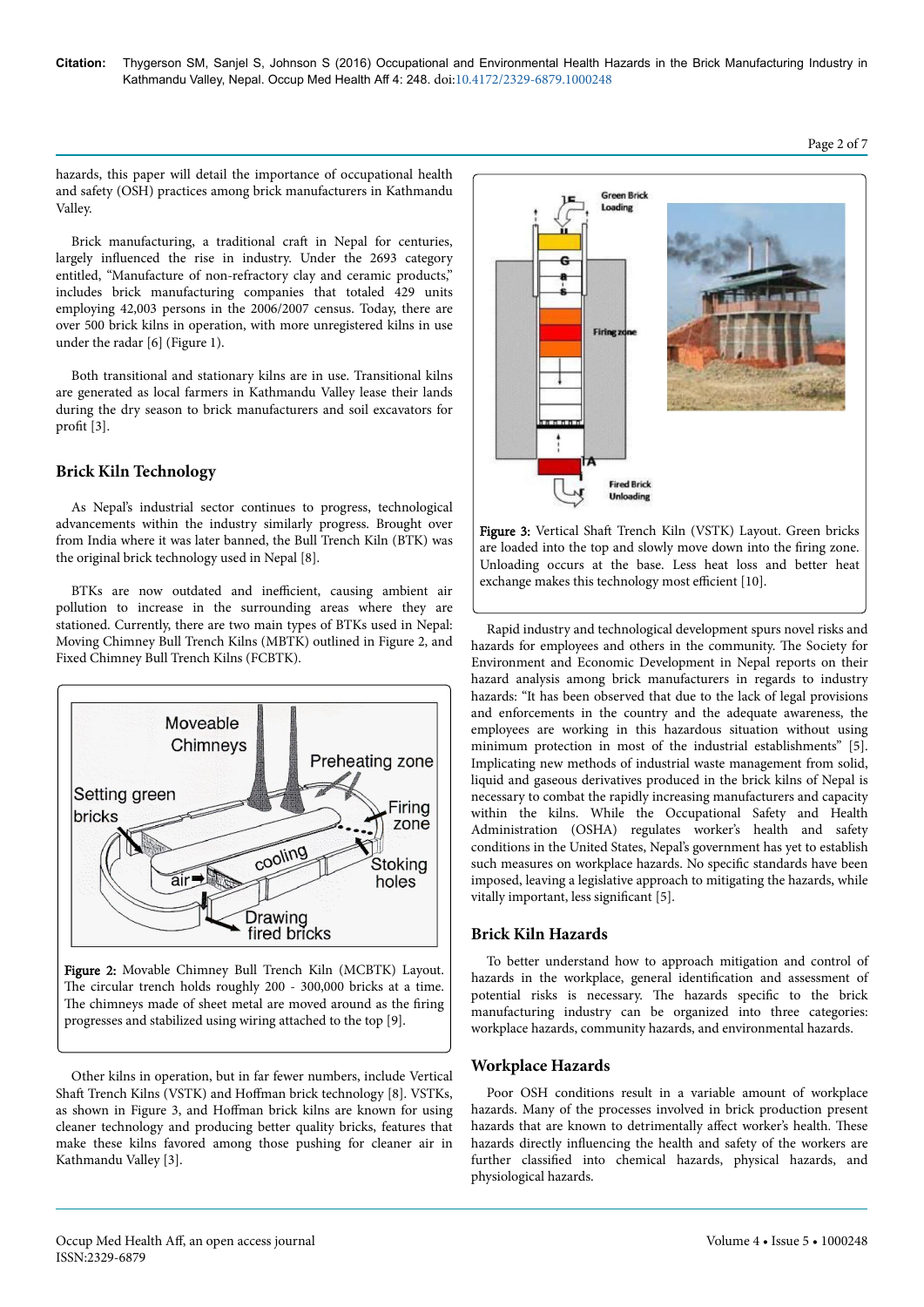**Citation:** Thygerson SM, Sanjel S, Johnson S (2016) Occupational and Environmental Health Hazards in the Brick Manufacturing Industry in Kathmandu Valley, Nepal. Occup Med Health Aff 4: 248. doi:10.4172/2329-6879.1000248

#### **Chemical hazards**

Dust inhalation is the main chemical concern among those working in the brick kilns of Kathmandu Valley. Brick dust particles contain known irritants and carcinogens that deteriorate the breathing capacity of the lungs. One of the carcinogenic chemicals contained in brick dust is crystalline silica. Silica is a baseline component of granite rock, sand, soil, and several other minerals. It is most commonly found in quartz rock and minerals, and also found in tridymite and cristobalite rock  $[4]$ 

Silica becomes hazardous when rock minerals are chipped, cut, blasted, drilled, or ground in any way to produce respirable fractionsized particles. Нese particles are small enough to enter the bronchiole and alveolar regions of the lungs and disrupt the tissue causing irreversible scarring. According to ACGIH, the threshold limit value (TLV) of respirable dust is 3 mg/m<sup>3</sup>, 0.1 mg/m<sup>3</sup> for quartz, 0.05 for tridymite and  $0.05$  mg/m<sup>3</sup> for cristobalite (8-hr time-weighted average) [11]. Workers in Kathmandu Valley are consistently exposed to clay dust containing silica as high as  $19.51$  mg/m<sup>3</sup> in the baking sections of brick production, and  $10.08$  mg/m<sup>3</sup> in the mixing and molding sections [12].

Despite the silica exposure threat to the brick kiln workers, researchers assessing the occupational exposure in the brick kilns of Kathmandu Valley have yet to effectively sample for silica. Presently, researchers at Kathmandu University are involved in assessing crystalline silica exposure among brick kiln workers in Kathmandu Valley, a sampling feat that has never before been performed. Нese efforts in deriving conclusions on worker's exposure to silica will help in understanding the level of risk posed to the workers and publicize the need for greater intervention. Regardless of the current lack of data quantifying the exposure levels of silica, we can safely assume that dust samples extracted from the kilns contain silica at hazardous levels [5].

Other chemical exposures among workers include high levels of coal dust and kiln smoke containing sulfur oxides, nitrous oxides, fluorine compounds, hydrocarbons and carbon monoxide. Нe type of chemical exposure depends primarily on the type of fuel used to fire the kilns.

The main fuel used in Nepal's brick kilns includes coal and firewood; however, motor oils, plastic, saw dust and other wood products are used [1,8]. Нese combined fuels produce the toxic gases and vapors that pollute the air in the kilns and the surrounding environment. Assam coal, containing large amounts sulfur, is also used and once fired, releases sulfur dioxide into the air that is not only harmful to human health, but can damage the metallic layer on the inside of kiln chimneys [8].

Carbon monoxide, the main byproduct of incomplete combustion of coal, is prevalent throughout the kilns, but accumulates primarily in the firing/loading sections included in the baking operation [1,5]. Studies on occupational exposures among female brick kiln workers in India indicated that carbon monoxide was the primary culprit for the increased accounts of headaches, body aches, vision impairments, breathlessness and coughs that were observed [13].

In Kathmandu Valley, coal handlers and crushers within the kilns are among the most exposed workers, repeatedly inhaling heavy coal dust on top of the other chemical aerosols in the workplace. In some cases, where rubber tires are used as fuel, carcinogenic dioxins can be released into the atmosphere and inhaled [5].

Adding to the pollution problem was the destruction and reconstruction of the brick kiln chimneys following the 2015 earthquake. Most of the chimneys in the Kathmandu Valley were either destroyed or deems unsafe and subsequently demolished. Нe majority of these chimneys were 50 to 80 meters high in order to disperse the flue gases into the upper airstream of the valley.

However, following the earthquake, chimneys were built to the lowest allowable height of 30 meters. Нis has potentially resulted in higher concentrations of hazardous air remaining in around the brick kilns and in the community. Post-earthquake environmental monitoring should be completed to compare to pre-earthquake concentrations.

#### **Physical hazards**

Physical hazards in the workplace are those that can harm the body without directly touching it including ionizing and non-ionizing radiation, sunlight, ultraviolet (UV) rays, temperature and loud noises. Although temperatures in the valley are fairly moderate, the main physical hazards of concern among brick manufacturers are heat and exposure to UV rays.

Noise is also a hazard present in the kilns; however, according to studies published by the International Labour Organization (ILO) in the Bhaktapur district, the average noise levels in the brick kilns were all under the TLV for noise exposure (85 dBA, 8-hr TWA), with the highest average noise level in the kilns being 68.5 dBA for an 8-hr TWA [14]. Although exposure to noise is present in the kilns, overexposure is unlikely with the current kiln technologies in use.

Excessive heat exposure is the most common physical hazard present in the kilns and can lead to heat exhaustion or heat stroke. Heat exposure in the kilns comes from two sources: process heat from kiln operations and excessive, unprotected sun exposure. Research at Kathmandu University investigated occupational concerns among brick workers in Kathmandu Valley and reported that "much of the activities are carried out under conditions where there is exposure to excessive sun and inadequate water" [2].

Without adequate water stations or job rotations, the effects of excessive heat can compound; indirect effects of heat exhaustion such as unfocused, delirious behavior increase the risk of secondary injuries and illnesses within the workplace and pose an additional hazard to the workers [5].

#### **Physiological hazards**

Disorganized layout of the workplace leading to poor use of ladders, hazardous pathways, and inadequate or damaged equipment are a few of the physiological hazards currently present in the kilns [5].

Another area of concern involves ergonomic hazards. Women and children in the kilns, who are worked in excess of 10 hours per day, transporting 50lbs or more of bricks repetitively, are especially at risk of developing these chronic physiological disorders. Many female workers are required to transport the green brick as well as the fired brick by hand [2].

In the Bhaktapur district, bricks are carried using a back-board supported by a head strap to lessen the impact and distribute force throughout the back (Figure 4). Other kilns in Kathmandu Valley have workers that carry as many as 18 bricks stacked methodically on top of a board resting on the head, with each brick weighing roughly 1.5-2.0

#### Page 3 of 7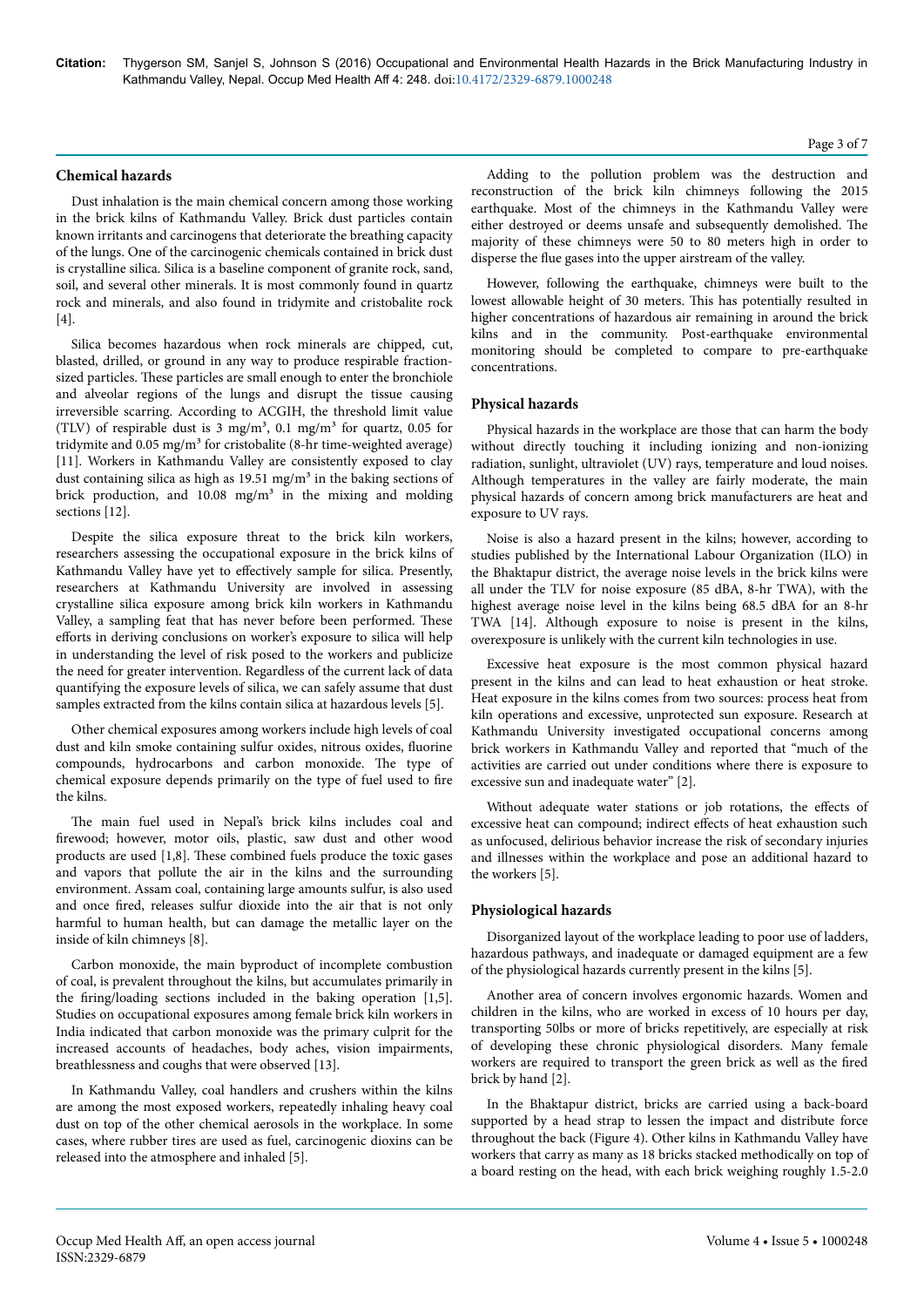kilograms. Children are also hired on as brick transporters and have been witnessed carry loads heavier than their own weight [14].



Figure 4: Brick kiln worker in Kathmandu valley transporting bricks. Photo credit: Lisa Kristine [10].

With a majority of the brick manufacturing workforce lacking education, implementation of hazard prevention within the kilns is also lacking. Studies have shown that injuries among children in the kilns are more frequent because of their age and lack of knowledge in the production process [14]. Better training and education within the industry would aid employers and workers in identifying hazards and mitigation solutions within the workplace.

### **Environmental hazards**

Kathmandu Valley carries a natural hazard to pollutant air accumulation. Нe topography of the Valley is bowl-shaped, restricting air flow in and out of the Valley and allowing for pollution accrual inside. Нis natural landscape places Kathmandu Valley at higher risk for environmental consequences and suggests that emission-prone industries should have limitations and stricter regulations. In 1996, the World Bank conducted a study assessing contributions of air pollution in Kathmandu [15]. Нey found the main contributing sources for total suspended particles (TSP) were cement factories (36%), brick kilns (31%), domestic fuel combustion (14%), suspended road particles (9%), and exhaust from vehicles (3.5%). However, the World Bank more accurately deduced the culprit for negative health effects in the Valley by sampling for particulate matter (PM) of less than 10  $\mu$ m, or PM10. High PM10 concentrations are more concerning as it includes particles that are small enough to respire and enter the deep regions of the respiratory system. Brick kilns contained the highest PM10 concentrations: brick kilns (28%), domestic fuel combustions (25%), cement factories (17%), exhaust from vehicles (12%) and suspended road particles (9%). With brick kilns at the helm of inducing concerning health effects, it is also a major contributor in the production of nitrous oxides and sulfur oxides. Нese chemicals not only affect worker's health, but in large enough quantities can contribute to the production of acid rain, black smoke and deterioration of the ozone, pushing away pollinating species that damage agricultural and farming production [1,16].

Brick kilns in Nepal also utilize fertile soil during production. Studies on the fertile lands leased to the brick industry indicate that essential nutrients in the soil such as nitrogen, phosphorus and potassium are running low as kilns continue to eat away at the fertile top soil [3]. Нis top soil takes roughly 25 to 30 years to regenerate,

further declining local farm production and posing a threat to the agricultural advances in the Valley [1].

While many of the hazards among brick manufacturers in Kathmandu Valley have been identified, the level of risk associated with many of the hazards has not. Нough we may understand the individual risks associated with chemical, physical, physiological, community and environmental hazards, the cumulative effects have yet to be thoroughly investigated and pose a complex hazard worthy of governmental and societal attention.

As brick production in Kathmandu Valley rises and the surrounding air quality continues to degrade, related health problems consequentially increase in workers and community members. Few studies have been performed detailing the respiratory health effects and other medical concerns specific to brick workers in Kathmandu Valley. However, a study on kilns using similar coal and firewood fuel in Pakistan gives insight into the health effects brick workers observe under similar conditions. Shaikh et al. [17] relayed that high counts of COPD hospitalizations and other respiratory symptoms among brick workers have been reported: 22.4% of workers experience a chronic cough; 21.2% have chronic phlegm; 13.8% have experienced attacks of shortness of breath with wheezing; 17.1% have chronic bronchitis; 8.2% have physician-diagnosed asthma; and among non-smokers, 8.9% have chronic bronchitis. Нe study also found that workers in the baking sections of brick production were also at higher risk for developing asthma and bronchitis than workers in other areas of brick production. Нese findings can be expected in the population of brick workers in Kathmandu Valley undergoing similar working conditions.

Excessive dust, gas and vapor exposure in the brick kilns can likewise lead to irreversible chronic diseases. Crystalline silica is a known lung carcinogen. Beyond its classification as a lung carcinogen, silica can cause scarring of the lung leading to silicosis. Silicosis occurs when scarring prevents oxygen take-up of the lung and can be severely debilitating as the body becomes vulnerable to secondary illnesses such as tuberculosis [4]. Although the main route of exposure for these toxicants is inhalation, the lungs are not the only target organ susceptible to disease. Carbon monoxide levels above permissible exposure limits inhaled over a long term period are linked with increased incidence of cardiovascular disease [8]. Even relatively low levels of dust particles that are inhaled affect lung function leading to respiratory and cardiovascular diseases [5].

Hazards present in the kilns migrate out into the ambient air to affect individuals living near the kilns. Among community members, the rise in particulate matter concentration from brick kiln emissions has been associated with increased accounts of asthma in the community. Нe World Bank estimated in 1996 that 18,863 accounts of asthma and roughly 4,847 accounts of bronchitis in Kathmandu Valley each year were due to the PM10 concentrations calculated [5]. Based on the sharp increase in the brick industry over the years, we can assume these estimated numbers have similarly increased, posing a larger threat of respiratory illness to the community.

Physiological hazards in the kilns are an additional risk faced among the workers. Poor posture, frequent heavy lifting involved in transportation of the bricks, and repetitive body movements in hand mixing and molding of clay without properly adjusted workstations are a few examples present in the kilns; these ergonomic hazards subsequently lead to acute and chronic work-related musculoskeletal disorders (WMSDs) that cause muscle, tendon and nerve damage leading to chronic illnesses such as tendonitis, carpal tunnel syndrome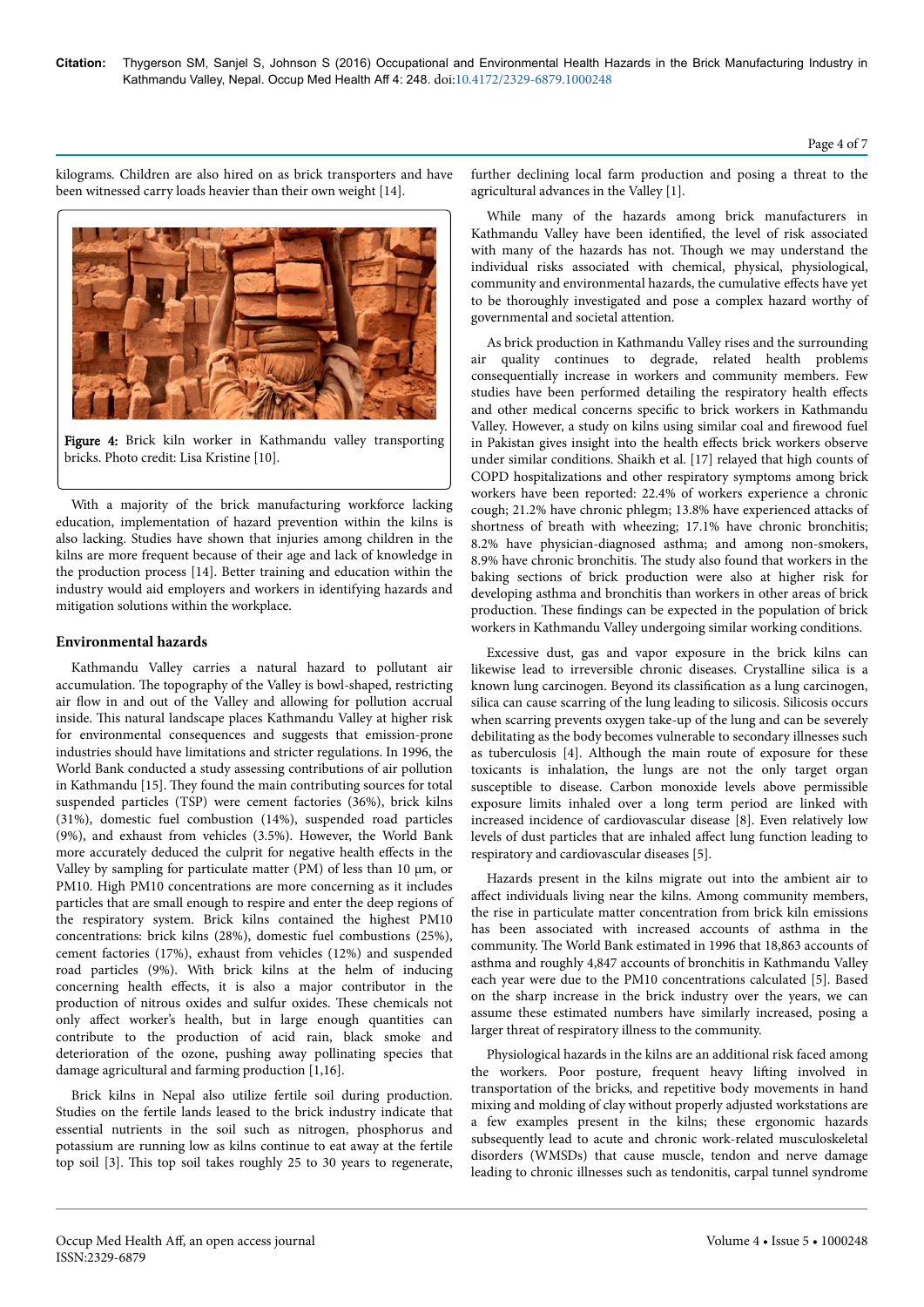and tension neck syndrome [18]. Sixteen year old Tilak Pun, a worker in the Bhaktapur district, provided insight into kiln work in Kathmandu Valley and the consequences of improper ergonomic conditions:

Tilak Pun, 16 hailing from Rolpa ferries brick in the kiln of Bhaktapur. Tilak previously used to work as a helper in the transportation industry. With few peer pressure and the debt taken from the labor contractor Tilak comes to Bhaktapur to have a bitter experience of carrying heavy loads all day. He feels that his previous work was easier and provided much freedom than current work. Tilak feels that the world of kiln is like a bondage with very little to offer and much to exploit. He claims to be suffering from severe pain in his legs due to the heavy loads he carries every day. Tilak has taken a vow for not coming to the brick world ever again in his life [14].

The hazards within the brick kilns result in life-long health consequences. These notable health effects sustained by the workers and individuals in the community validate the need for mitigation and control.

## **Methods of Evaluation and Control**

The increased rates of pulmonary symptoms among workers and community members warrant continued evaluation and control measures in the Kathmandu Valley brick kiln industry. Нe primary method of evaluating dust exposure in the workplace includes testing for levels of respirable dust, particulate matter, gases and vapors. Personal sampling pump monitors are worn by employees to assess measurable doses of dust, silica, sulfur dioxide, nitrogen dioxide, or other toxicants identified in the preliminary risk assessment and identification process. Real-time monitors are stationary area samples that are used to assess particulate matter sizes and concentrations. These are also used to better understand which locations in the workplace need extra precautions. Нe sampling values are then compared with their respective TLV and control measures deemed appropriate are implemented. Other evaluation assessments include general worksite evaluations, household environmental surveys, and general health and school health examinations among workers and others in the community. Many household and community surveys have been completed in Kathmandu Valley; the greater need is evident in areas of minimal data collection including personal breathing-zone samples of silica, gases and vapors, and surveys on the respiratory health status of workers [2].

# **Measures of Control**

After assessment, mitigation and control methods deemed appropriate should be implemented. General OSH practice involves a hierarchy of hazard controls including: elimination or substitution of the hazard; engineering controls including plant design or equipment modification; administrative controls including training, timing on the job, or enforcement of policies and procedures; and implementation of personal protective equipment including wearing of respirators. Нe hierarchy of hazard controls emphasizes the importance of utilizing elimination or substitution methods where possible before seeking engineering or administrative control solutions. PPE is present at the bottom of the hierarchy because a user must actively engage in protection. PPE can also be uncomfortable to wear, reduce efficiency of the work process, or be worn improperly. However, workers who are educated on maintenance and proper usage of PPE can effectively control for the present hazards. Using these intervention strategies to

reduce environmental and occupational health hazards, improve ergonomics and subsequent worker exposure will prove to benefit workers' health and safety and improve economic growth of the community. In Kathmandu Valley, the greatest areas of concern and necessity of control include:

- poor quality fuel used in the kilns
- outdated brick kiln technology
- use of illegal kilns in the Valley
- long hours on the job leading to greater risk of high-level exposure to hazards
- infrequent job rotations and ergonomic concerns
- minimal personal protective equipment and education

# **Substitution of kiln technology and fuel/illegal kilns in the valley**

According to studies performed by the World Bank, 8.06 kg of suspended particulate matter (SPM) per 1,000 bricks produced were emitted from MBTKs [1]. Only 1.71 kg and 0.55 kg of SPM per 1,000 bricks produced were emitted from FBTKs and VSTKs, respectively. Because MBTKs emit far more particulate matter and largely contribute to the environmental pollution in Nepal, the government banned them from use in 2001 [5]. Нis state-wide ban has been disregarded by some as unregistered kilns using old traditional technology continue to surface. Since 2001, many dignified and concerned members of the community have continually called for illegal kilns in the Valley to be closed [1,7]. Petitioners submitted a request in 2007 to the Supreme Court of Nepal to focus efforts in quantifying and assessing the laxity of illegal kiln operators:

Due to negligence of the [illegal kiln] respondents, the number of brick kilns in operation has more than doubled as compared to those with the legal entities.

Currently, the number of legally operating brick kilns is 6 in number in Kathmandu, 47 in Lalitpur and 45 in Bhaktapur, totaling 98. But the number of illegally operating brick kilns are twice the number of the legally operating kilns [19].

Although brick kilns are registered with the Nepali government and are meant to abide by the regulations set for labor laws and illegal kilns, they continually remain "outside the arms of the government [20]. However insignificant the legalities stand in Nepal, continuing to educate and promote awareness of the hazards is crucial in the process of mitigation. Society's educated influence may subsequently improve legislative impact within the country.

Another legislative area of focus that would assist in controlling the hazards posed for the community involves increasing the distance between residences and kiln furnaces [13]. Нis would aid in confining the toxic levels of dust and vapors to remain within the vicinity of the kilns and prevent migration towards the nearby communities. Providing emission standards for the brick kiln manufacturers is an additional area of control and would promote a better balance of cleaner fuels, such as natural gas, along with solid coal and wood products to reduce combustion byproducts released [8]. Increased efforts focused on quantifying and reducing the number of illegal kiln operators in the Valley, promoting legislation in favor of increasing distance between kilns and community residences, and providing emission standards are vital pieces of the puzzle in approaching the environmental hazards produced by the kilns.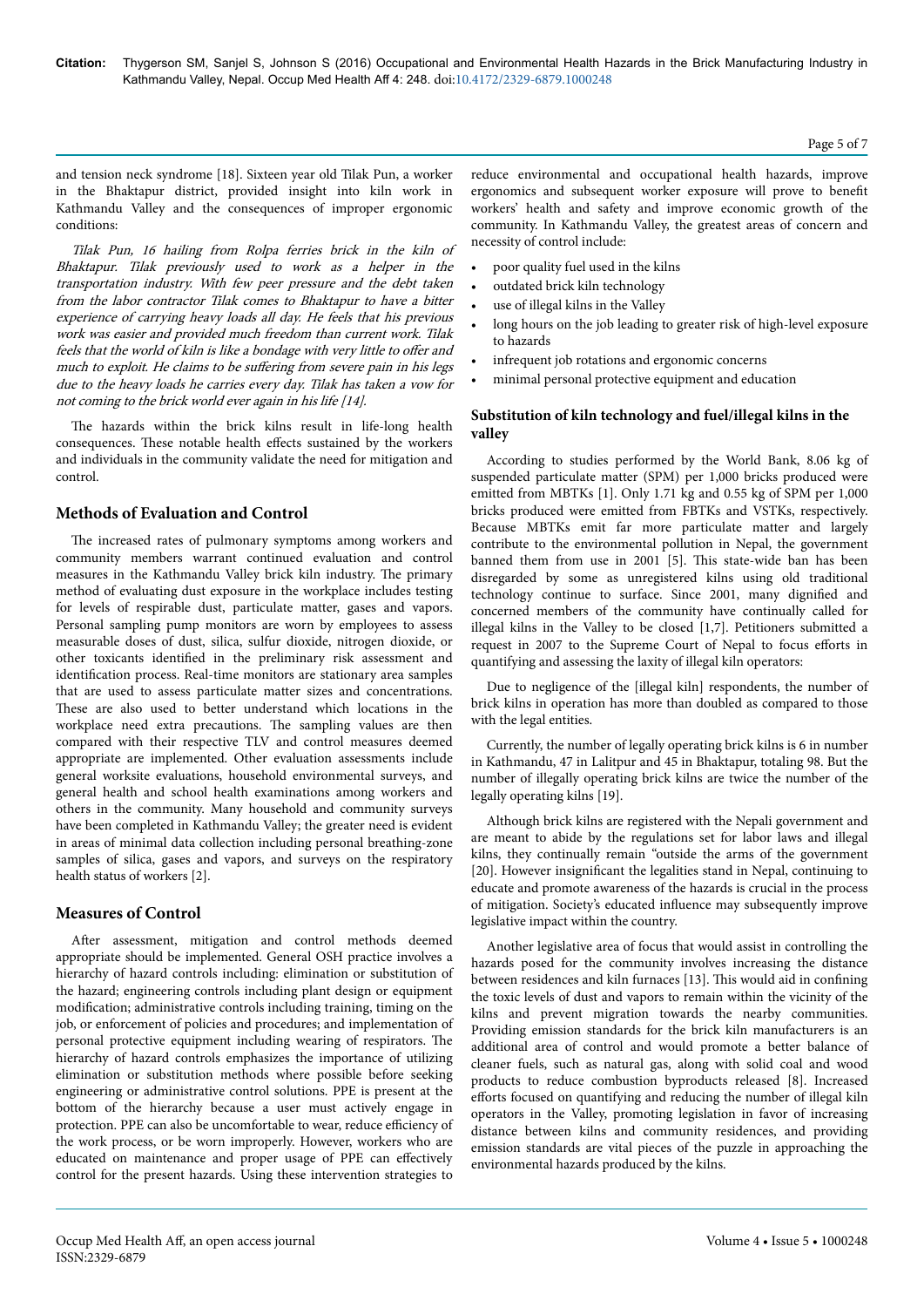**Citation:** Thygerson SM, Sanjel S, Johnson S (2016) Occupational and Environmental Health Hazards in the Brick Manufacturing Industry in Kathmandu Valley, Nepal. Occup Med Health Aff 4: 248. doi:10.4172/2329-6879.1000248

#### **Administrative controls**

Assignment of administrative controls in the workplace is largely influenced by the employer. As the employer comes to understand the health and safety needs within the workplace, implementation of methods derived on mitigation become a reality. Necessary administrative controls in the brick kilns include timing on the job to reduce cumulative exposure to toxicants, job rotations, adjusting workstations, providing PPE for the workers and installing proper hygiene and water facilities. Monga et al. [12] performed studies on brick workers in Nepal and noticed hesitation with safety equipment "…most of [the] industrial workers showed reluctance in use of safety equipment which indicates lack of safety awareness and appropriate managerial steps. Нis is either due to negligence of the company or due to them being uneducated". Workers displaying reluctance with safety equipment emphasizes the need and importance of education involved in all safety controls implemented. Protecting the workers by providing the PPE as well as training on proper usage will also prove to be profitable to the industry as workers understand their health and safety matters to the employer.

#### **Personal protective equipment (PPE)**

Little or no PPE is used to mitigate for dust or toxic gases and vapors present in the kilns [5]. Нese toxicants can irritate the skin and mucous membranes, as well as the lungs. Providing proper PPE would not only help workers initial comfort but prevent the accumulation of toxicants in the body leading to chronic effects. Controlling for dust can include using a wet method technique of spraying down dusty areas, and respiratory protection through mandatory dust mask usage. Proper hand, face, and eye PPE in the baking sections could also be implemented to reduce burns and visual impairment from the heat of the fires and gases and vapors emitted.

#### **Education on OSH practice**

Educated employers have an obligation to discuss the risks involved in the workplace. If the employers misunderstand or are unaware of the risks present within their workplace, the likelihood that workers are trained and educated on the hazards before an incident or health outcome occurs is slim. While these occupational control measures would prove to benefit the industry and surrounding communities, not all brick manufacturers have the resources necessary to meet these needs. Although using the legislative approach to mitigate brick kiln hazards in Kathmandu Valley is currently falling behind, as public awareness increases of the health and environmental impacts, governmental assistance may not be far off. Regardless, education provided on the risks within the workplace can help existing employers look past the lack of resources and see a way forward. A greater focus must be placed on educating the brick manufacturing employers and their workers in occupational health and safety methods and the specific hazards present within the kilns.

### **Conclusion**

Anticipation, recognition, evaluation and control of the industrial hazards presented in the brick kilns of Kathmandu Valley, Nepal can provide a healthy and safe workplace and community environment. Brick manufacturers continue to dominate the industrial sector of Nepal with over 500 kilns in use during the dry season from December to May [1]. Нis rise in the brick industry has flooded the Valley with work opportunities in the kilns; however, this increase has also

Brick dust exposure is the greatest threat posed to workers in the kilns. Exposures above threshold limit values are extensive throughout the kilns and include exposure to crystalline silica, a known human lung carcinogen. Other hazards present in the kilns include chemical, physical and physiological hazards. Нese hazards have correlative health effects that lead to acute and chronic debilitating diseases including musculoskeletal disorders, silicosis, respiratory and cardiovascular diseases. Measures of evaluation are important in deriving conclusions on measures of control. Нere is a resounding need for improved evaluation of the hazards within the kilns in the Valley and the risks posed to the workers and the community. Control areas of focus in the brick kilns include: poor quality fuel used in the kilns; outdated kiln technology leading to toxic emission levels; illegal kilns in the Valley; long hours on the job leading to greater risk of overexposure to toxicants in the workplace; and minimal personal protective equipment (PPE). No governmental standards on emission have been promulgated yet [5]. A reactive legislation approach to control is falling behind, with occupational safety and health standards unenforced throughout the Valley; nevertheless, priorities geared towards the health of the community and the workers in the brick kilns are increasingly pertinent with the rise in industry.

Voluntary organizational efforts to promote and educate the workers in the kilns, their employers, and the general public on the necessity of occupational health practice should be considered. Нese measures to investigate further into the industrial hazards of the brick kilns in Kathmandu Valley, Nepal and mitigation strategies will help promulgate the need for greater intervention. All workers deserve a workplace environment free from extreme health hazards and unsafe conditions.

#### **References**

- 1. Pariyar S, Tapash D, Tanima F (2013). Environment and health impact for brick kilns in Kathmandu valley. IJSTR 2: 184-187.
- 2. Sanjel S (2014) Investigating links between environmental pollutions and occupational and environmental health hazards among brick kiln workers in Kathmandu valley.
- 3. [Raut A \(2006\) Brick kilns in Kathmandu valley: Current status,](http://dx.doi.org/10.3126/hjs.v1i1.189) [environmental impacts and future options. Himalayan Journal of Sciences](http://dx.doi.org/10.3126/hjs.v1i1.189) [1: 59-61.](http://dx.doi.org/10.3126/hjs.v1i1.189)
- [US Department of Labor \(USDOL\) \(2002\) Crystalline silica exposure:](https://www.osha.gov/OshDoc/data_General_Facts/crystalline-factsheet.pdf) [Health hazard information. OSHA Fact Sheet.](https://www.osha.gov/OshDoc/data_General_Facts/crystalline-factsheet.pdf)
- 5. SEED Nepal (2013) Report on identification and analysis of hazardous and risky works in brick manufacturing industries of Nepal. Occupational Safety and Health Project: Anamnagar, Kathmandu, Nepal.
- 6. [http://cbs.gov.np/sectoral\\_statistics/manufacturing](http://cbs.gov.np/sectoral_statistics/manufacturing)
- 7. Нapa [S \(2011\) Brick Kilns: A threat to urban agriculture in Kathmandu,](http://www.cityfarmer.info/2011/08/22/brick-kilns-a-threat-to-urban-agriculture-in-kathmandu-nepal/) [Nepal.](http://www.cityfarmer.info/2011/08/22/brick-kilns-a-threat-to-urban-agriculture-in-kathmandu-nepal/)
- 8. [Joshi SK, Dudani I \(2008\) Environmental health](http://brickclean.net/reports/Report%20Joshi%20-%20Environmental_health_effects_of_brick_kilns_in_Kathmandu_valley.pdf) effects of brick kilns in [Kathmandu valley. Kathmandu University Medical Journal 6: 3-11.](http://brickclean.net/reports/Report%20Joshi%20-%20Environmental_health_effects_of_brick_kilns_in_Kathmandu_valley.pdf)
- 9. [http://www.fastonline.org/CD3WD\\_40/GATE\\_DL/BUILDING/BK/EN/](http://www.fastonline.org/CD3WD_40/GATE_DL/BUILDING/BK/EN/BK.HTM) [BK.HTM](http://www.fastonline.org/CD3WD_40/GATE_DL/BUILDING/BK/EN/BK.HTM)
- 10. [Maity S \(2003\) Overview of brick industry in Kathmandu valley, Nepal.](http://www.devalt.org/newsletter/jun03/of_5.htm)
- 11. ACGIH (2015) TLVs and BEIs: Нreshold limit values for chemical substances and physical agents biological exposure indices. American Conference of Governmental Industrial Hygienists. Cincinnati, OH.